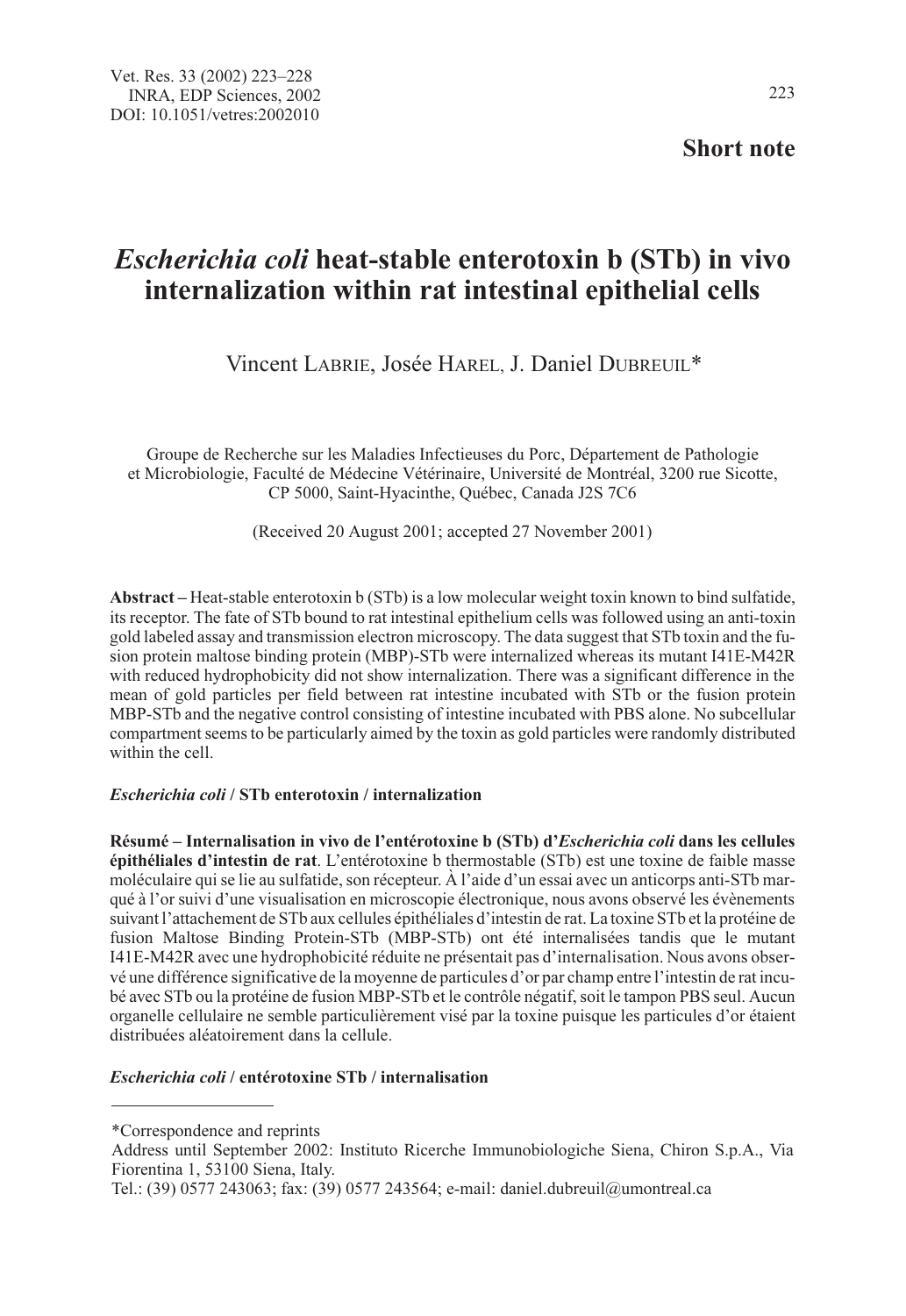## 1. INTRODUCTION

Heat-stable enterotoxin b (STb) secreted by enterotoxigenic strains of Escherichia coli is a low molecular weight peptide that produces secretory diarrhea in animals by altering the intestinal electrolyte balance [4]. STb is a 48-amino-acid polypeptide with a molecular weight of 5.2 kDa. Nuclear magnetic resonance (NMR) studies of STb have established a structure having two antiparallel alphahelices motifs separated by a loop. There is an amphipathic helicoidal stretch between residues 10 to 22, exposing several polar side chains to the solvent. Facing it, is an hydrophobic helix extending from residues 38 to 44 [17]. STb enterotoxin forms hexamers and heptamers through hydrophobic bonds between the C-terminal hydrophobic α-helix [14]. Mutagenesis studies have demonstrated the importance of amino acid I41 and M42 in enterotoxicity and oligomerisation [13].

STb binds to a functional sulfatide receptor located in brush border membranes [16]. In vitro studies have shown that the intestinal secretion pathway involves the activation of a GTP-binding regulatory protein  $(G_{\alpha 3} \text{ protein})$  sensitive to pertussis toxin. This action results in an intracellular calcium elevation through a receptor-dependent ligand-gated  $Ca^{2+}$  channel [3]. The ensuing high level of intracellular  $Ca^{2+}$  is presumably involved in activation of a calmodulin-dependent protein kinase II (CaMK II) which could open an undetermined ionic channel [8]. In addition, intracellular concentration of  $Ca^{2+}$  may regulate phospholipases  $A_2$  and C which catalyze the release of arachidonic acid from the membrane phospholipids, and ultimately the formation of prostaglandin  $E<sub>2</sub>$  $(PGE<sub>2</sub>)$  known as a secretory agent [7, 12, 15]. The steps following the attachment of STb to its receptor remain unsolved. In addition to STb toxin, a fusion protein with the maltose binding protein (MBP-STb) previously shown to be active in vivo [6] and a STb mutant (I41E-M42R) that could not form oligomers [14] were also evaluated in vivo for internalization. We hypothesize that after docking to sulfatide, STb has to cross the plasmic membrane to possibly activate a G protein and, in this study, experiments were conducted to prove or refute this point.

# 2. MATERIALS AND METHODS

# 2.1. Ligated rat jejunum loop assay

Enterotoxicity tests were conducted using a ligated rat jejunum loop assay as described previously [5].

#### 2.2. STb toxin purification

In order to obtain pure STb mutant (I41E-M42R) and native STb enterotoxin, the peptides were produced and purified according to a previously described method [10]. The mutant was produced by oligonucleotide-directed site-specific mutagenesis using the USE Mutagenesis Kit from Pharmacia Biotech. as already described [13]. The fusion protein (MBP- STb) was purified by ionic chromatography following an already described method [6].

## 2.3. Anti-STb gold conjugate

Rabbit monospecific polyclonal antiserum against STb was produce according to the method of Handl et al. [11]. Colloidal gold particles approximately 18 nm in diameter were prepared according to the method of Frens [9]. The minimal dilution of anti-STb serum required to stabilize a fixed amount of colloidal gold adjusted to pH 6.9 was determined by construction of an adsorption isotherm. It was found that a ratio of 1:100 (antisera: colloidal gold) was just sufficient to prevent salt-induced flocculation. After centrifugation at  $45000 \times g$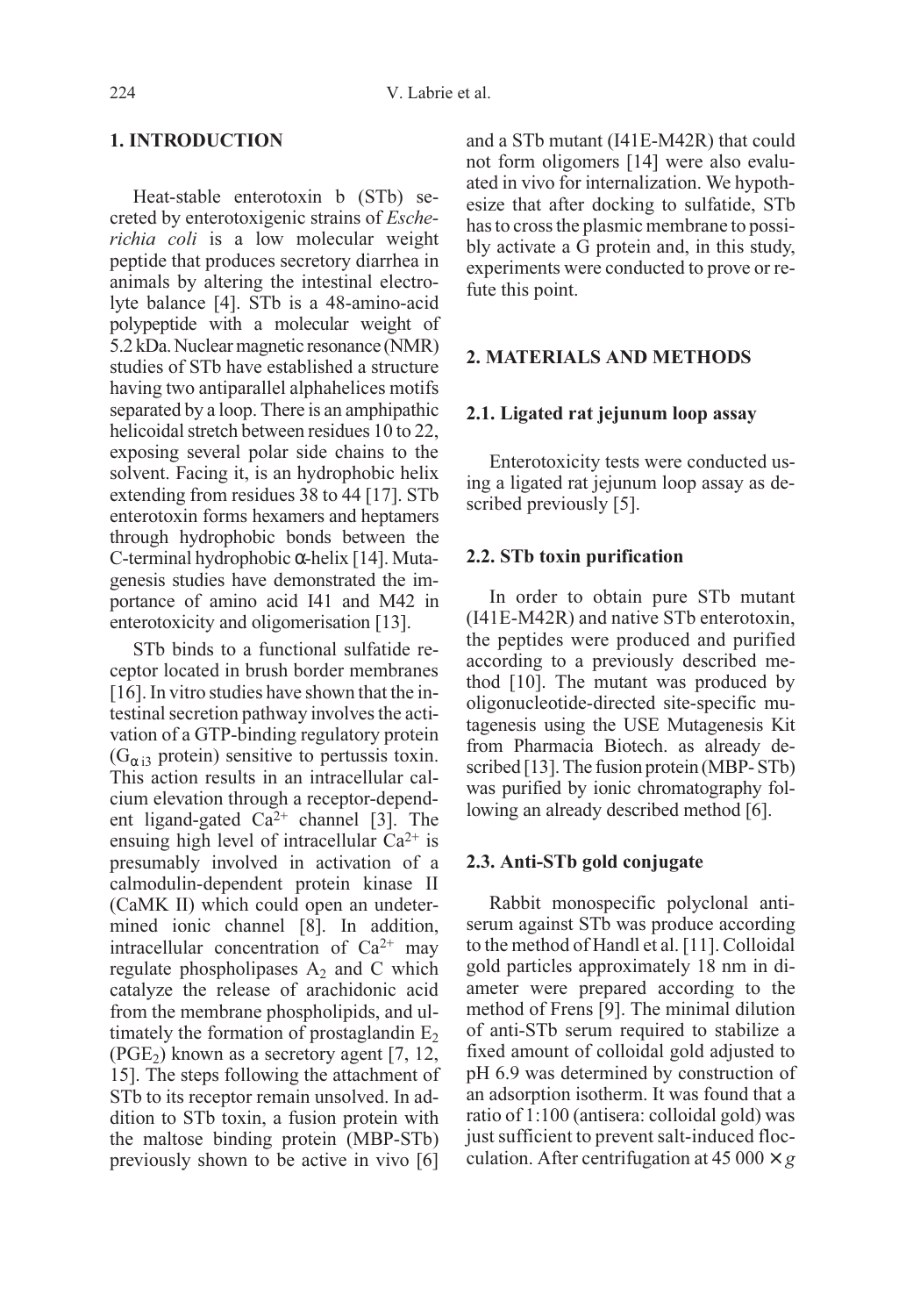for 30 min at 4  $\rm{^{\circ}C}$ , the final pellet was resuspended in 1/10 of the original volume and stored at  $4^{\circ}$ C. The distribution of intracellular gold particles was quantitated by calculating the number of black dots per field at a magnification of 30 000×.

## 2.4. Electron microscopy

In brief, pieces of cut tissue were fixed in 1% glutaraldehyde and 2% paraformaldehyde in 0.1 M sodium cacodylate buffer  $(pH 7.2)$  for 2 h, and then washed 5 times with buffer alone. After dehydration in an alcohol series, the alcohol was progressively replaced by 100% Unicryl at 4 ºC. After the change of Unicryl in 24 h, pieces of tissue were covered with Unicryl for polymerization under UV rays at 4 ºC for 72 h.

Sections were cut using a diamond knife on a Reichert-Jung Ultracut ultramicrotome. After a blocking step with 1% ovalbumin in buffer A (0.1 M phosphate buffer pH 7.4, 150 mM NaCl and 0.05% Tween 20) for 1 h at room temperature, sections were then incubated with anti-STb gold conjugate diluted 1/6 in buffer B (20 mM Tris pH 7.6, 150 mM NaCl, 0.05% Tween 20 and 0.5% ovalbumin) overnight. Following washing steps, sections were stained with uranyl acetate and lead citrate and viewed in a Phillips 201 electron microscope operated at an accelerating voltage of 80 kV.

## 3. RESULTS

The distribution of toxin-anti-STb-gold particles complex on the surface and within the intestinal epithelial cells after STb incubation for 3 h in the rat loop model is shown in Figure 1. Gold particles were mostly found intracellularly and were present in fewer number bound to the plasmic membrane. The toxin molecules at the surface of cells could be docked to the plasma membrane via its sulfatide receptor. As shown in Table I, we observed for both proteins test-

Table I. Internalization of STb and MBP-STb within rat jejunum epithelial cells as revealed with anti-STb labeled with gold particles.

| Sample tested   | <sup>a</sup> Mean of intracellular<br>gold particles per field |
|-----------------|----------------------------------------------------------------|
| Control (PBS)   | 7.7                                                            |
| ST <sub>b</sub> | 45.6                                                           |
| MBP-STb         | 46.7                                                           |

<sup>a</sup> Average of 60 electron microscope fields. The values are the means of three experiments.

ed, STb and a fusion protein MBP-STb, a significant internalization process using the statistical test ANOVA, for  $F(2,174) = 51.5$ ,  $p \le 0.0001$ . Moreover, the fusion protein MBP-STb seemed to behave like the STb toxin as the means of gold particles per field were not significantly different. Those assays were repeated twice and similar results were obtained.

In another experiment, internalization of mutant I41E-M42R was compared to native STb toxin. As observed in Table II, the mean number of gold particles per field for the mutant I41E-M42R was significantly different ( $p \le 0.0005$ ) from STb toxin but not significantly different from the PBS negative control according to the statistical Student *t* test. The relative percentage of internalization for the STb mutant was 7.4% compared to the native STb toxin. No subcellular compartment seems to be particularly aimed by the toxin as gold particles were randomly distributed within the cell.

# 4. DISCUSSION

The present study presents direct evidence of STb internalization in an in vivo animal model. Using an anti-toxin gold labeled assay followed by visualization by transmission electron microscopy, we have demonstrated that STb entered intestinal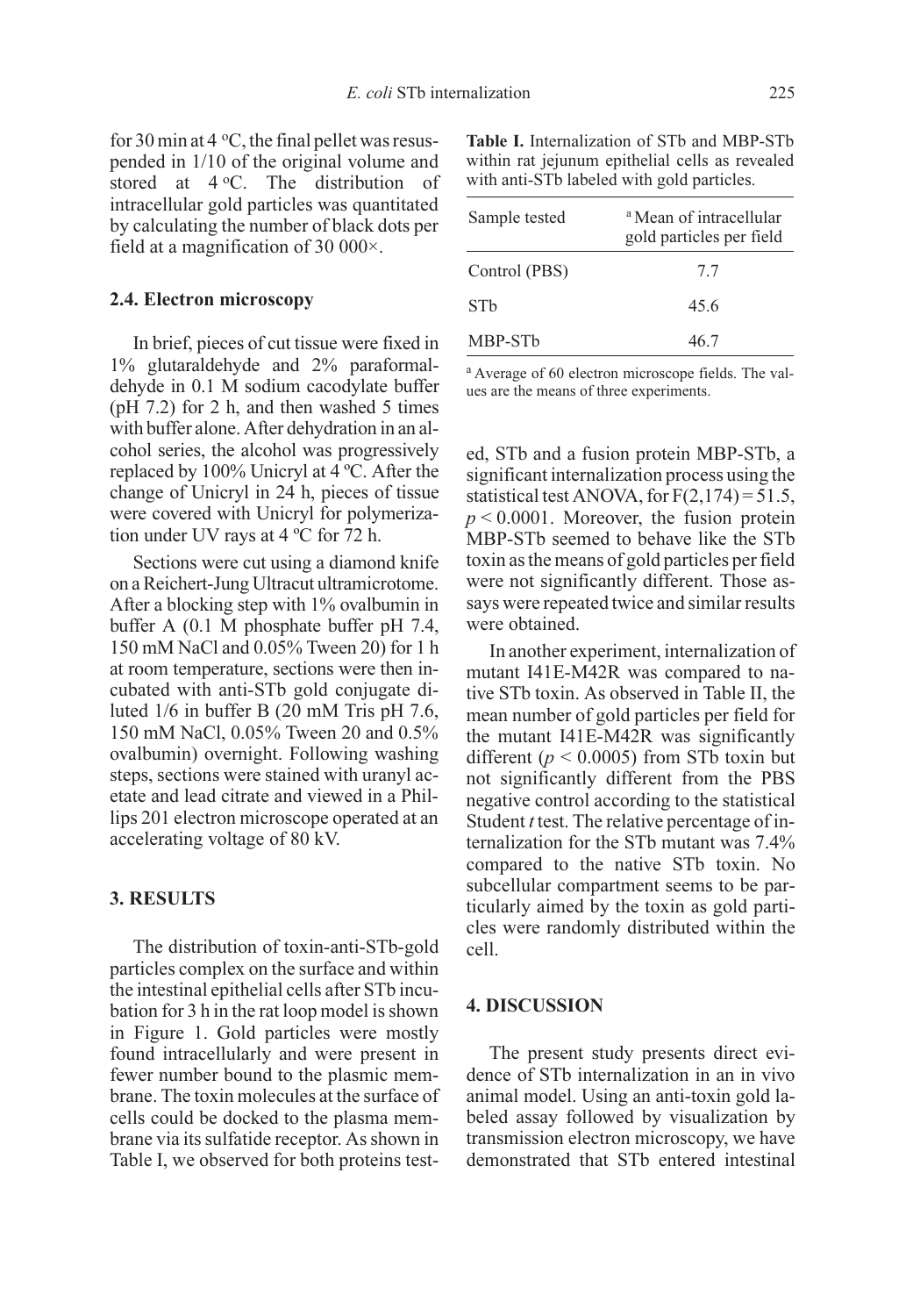

Figure. 1. Distribution within epithelial cells of rat intestine of STb toxin as detected by gold labeled anti-STb. A and B represent PBS negative controls whereas C and D are STb-treated rat intestine. In A and C, intestinal microvilli are shown whereas in B and D, we can observe intracellular compartments. Bars =  $2.5 \mu m$ .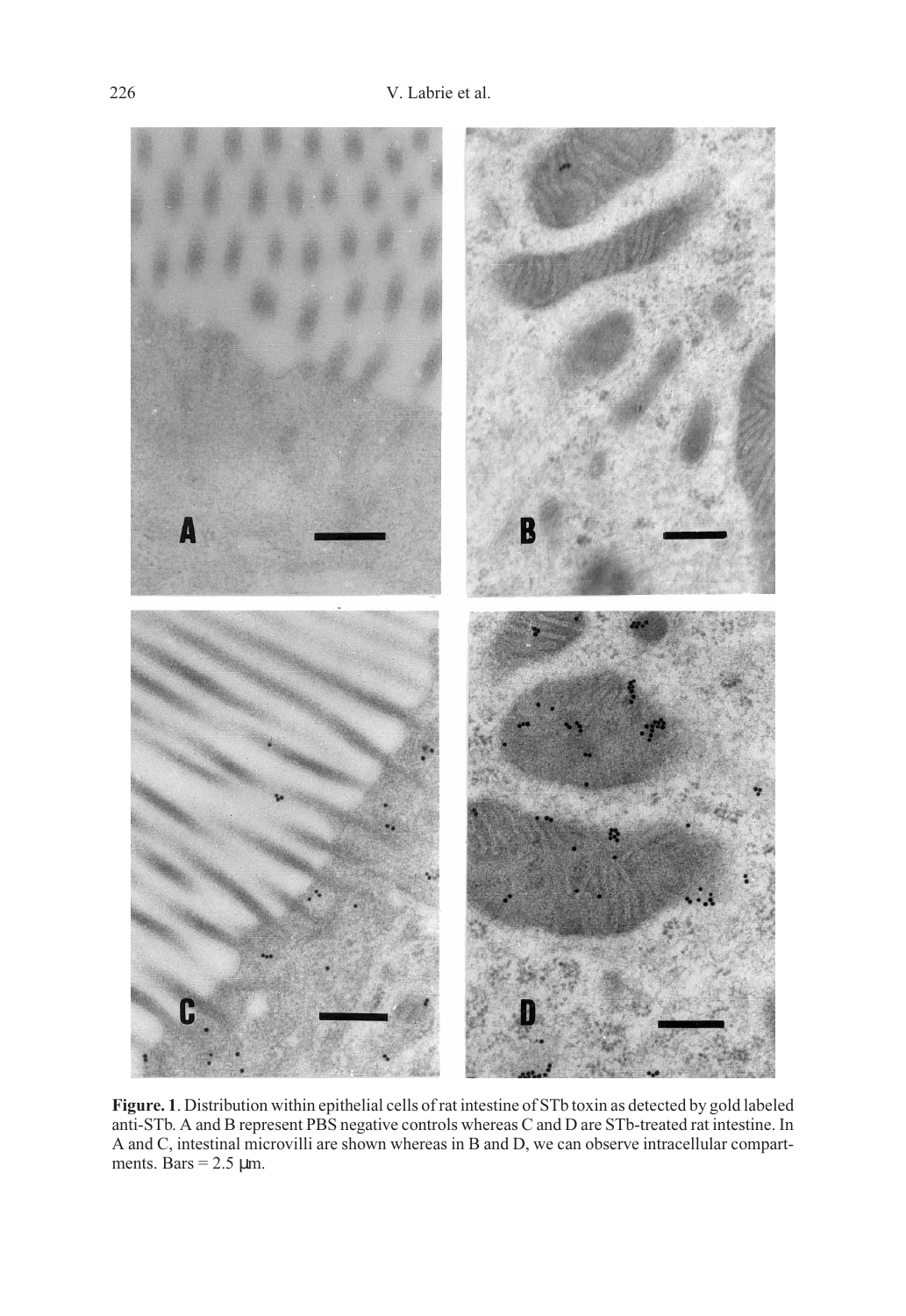Table II. Internalization of STb and I41E-M42R mutant within rat jejunum epithelial cells as revealed with anti-STb labeled with gold particles.

| Sample tested    | <sup>a</sup> Mean of intracellular<br>gold particles per field |
|------------------|----------------------------------------------------------------|
| Control (PBS)    | 32.3                                                           |
| ST <sub>b</sub>  | 44.2                                                           |
| I41E-M42R mutant | 33.2                                                           |

<sup>a</sup> Average of 60 electron microscope fields. The values are the means of two experiments.

epithelial cells within the 3 h incubation period. This supports the fact that the maximum activity of STb occurred after 3 h of incubation [12]. A study by Chao and Dreyfus on the binding of <sup>125</sup>I-STb toxin to rat intestinal epithelial cells indicated that following its interaction with epithelial cells, approximately 50–80% of the toxin remained stably associated with the cells [2]. This observation, according to the authors, could imply that the toxin was partitioned into the membrane or could also be internalized by the cells. In a previous study, the same authors had shown that after adding STb to T84 and HT29 cells in culture, a significant fraction of the added toxin was free in cytoplasm as indicated by a reaction involving anti-STb antibody and a goat anti-rabbit IgG-Rhodamine conjugate. From their results, they concluded that the bound toxin could probably directly traverse the plasmic membrane [1]. The staining of the cytoplasm was diffuse indicating that STb did not appear to preferentially associate with membrane vesicles or cellular organelles.

In our study, STb and MBP-STb, a fusion protein, were equally internalized within rat intestinal epithelial cells in vivo. This corroborates the results obtained in a

previous study with those molecules as both were biologically active in vivo [6].

The results obtained for STb mutant I41E-M42R suggest that the hydrophobic α-helix via the amino acids residues I41 and M42 could be involved in the internalization process. Knowing that these residues (I41 and M42) are necessary for oligomerization [14], the role of these residues could be either due to their direct implication in hydrophobic interaction during the passage through the plasmic membrane or the requirement for the oligomerization process before internalization could occur. Interestingly, since these residues (I41 and M42) have also been shown to be important for enterotoxicity [13], perhaps this may mean that internalization is crucial for enterotoxicity of STb. Many toxins that show internalization activity possess hydrophobic or amphipathic alpha helical structures as observed for STb toxin. Further studies with reporter proteins such as the green fluorescent protein (GFP), for example, could be useful to detail the pathway taken by STb during the internalization process.

## ACKNOWLEDGEMENTS

This work was supported by grant OGP0139070 to J.D. Dubreuil from the Natural Sciences and Engineering Research Council of Canada (NSERC) and grant 93-ER-0214 from Fonds pour la Formation au Chercheurs et l'Aide à la Recherche (FCAR). V. Labrie is the recipient of a doctorate studentship from FCAR. We thank C. Lussier for her valuable collaboration with the electronic microscope; G. Beauchamp for his helpful advices with statistical analysis; and H.-E. Beausoleil for his valuable help. The authors thank Dr. M. Jacques for his help with the electron microscopy protocol used in this study.